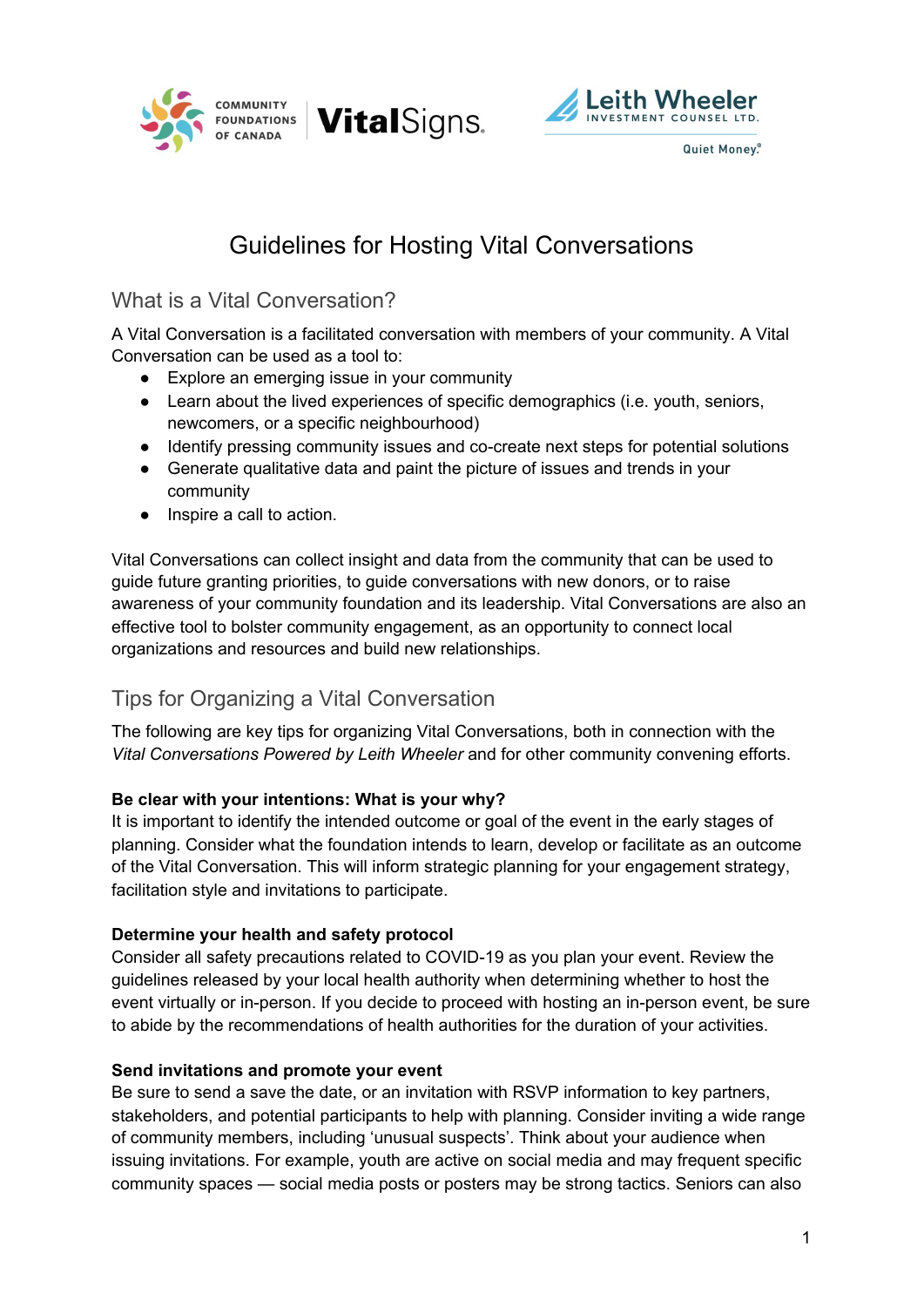



be reached at community centres and old age homes. Partner with other organizations to help spread the word.

**VitalSigns.** 

#### **Tell your story: Invite local media and use social media**

Your community radio station or newspaper may be interested in attending your Vital Conversation. If you decide to have media present at the event, consider the impact that this may have on the dynamics of the conversation. Ensure that participants agree to either be quoted and recorded or that the media stories will not include identifiable quotes.

Social media can be used before, during and after your Vital Conversation to promote the event, share the story of the Vital Conversation, and highlight the impact of any learnings and next steps. Leith Wheeler is also committed to helping grantees succeed in promoting and hosting their events, and are willing to use their social media channels to help get the word out.

#### **Select a facilitation technique to guide your conversation**

When it comes to facilitation, you have many options. You can choose to facilitate the conversation yourself or you can contract with a professional facilitator.

The facilitator's role is to assist the group to have a good conversation, while staying on track to meet the overall objectives.

Key roles of the facilitator include:

- Assisting the group to ensure everyone has a chance to be part of the conversation
- Staying on schedule
- Serving as connector if your own background can provide context to the discussion
- Using a 'Parking Lot' for ideas outside the scope of the discussion

There are a wide range of strategic facilitation techniques available. Some ideas are listed below:

- The [World](http://www.theworldcafe.com/wp-content/uploads/2015/07/Cafe-To-Go-Revised.pdf) Café: Using seven design principles and a simple method, the World Café is a powerful social technology for engaging people in conversations that matter, offering an effective antidote to the fast—paced fragmentation and lack of connection in today's world.
- The Art of Powerful [Questions:](https://umanitoba.ca/admin/human_resources/change/media/the-art-of-powerful-questions.pdf) This technique relies on using questions for dialogue, discovery and action.

### **Pick a Venue or a Platform**

First determine whether the event will be held in-person, or virtually. The character of the conversation and the facilitation style will guide the venue requirements.

Things to consider:

- Is it possible to host an in-person event safely?
	- If not, it will be necessary to host the event virtually
	- If so, what precautions will need to be in place?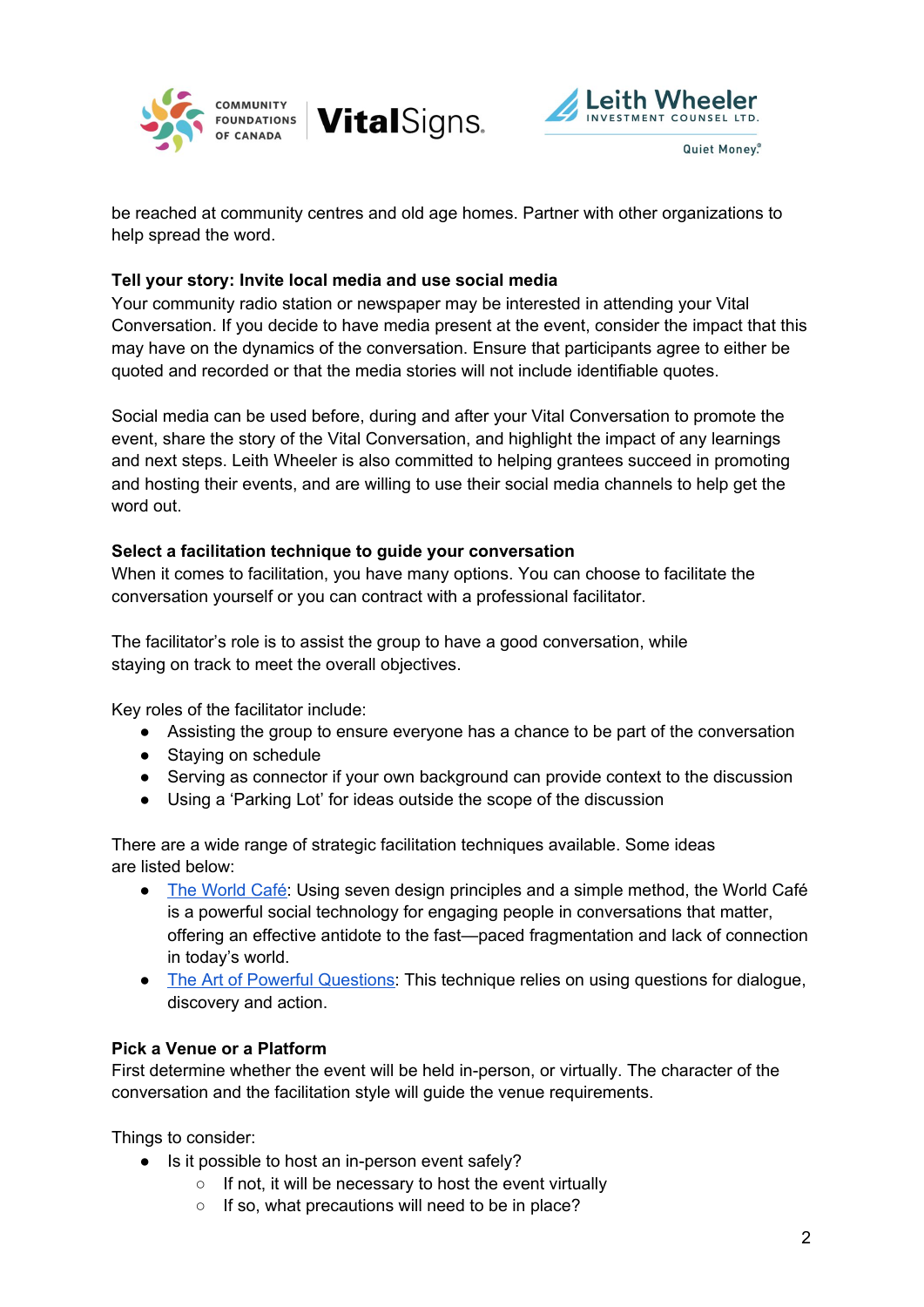





- What type of space do you need to accommodate your facilitation style?
- What type of technology can help to facilitate a flawless virtual event? Will you need [Breakout](https://support.zoom.us/hc/en-us/articles/206476313-Managing-Breakout-Rooms#:~:text=Overview,breakout%20sessions%20as%20they%20please.) Rooms to break the room into smaller groups? A virtual [collaborative](https://jamboard.google.com/) [whiteboard?](https://jamboard.google.com/) A virtual platform for a sticky note [exercise?](https://miro.com/)
- Will it be a World Café? An intimate conversation?
- How many people are you expecting?
- If the event is in person, will you be including a reception or meal during the Vital Conversation?
- When during the day and the week will the conversation take place?
- Can you partner with another local organization to offset the cost?
- Will you have someone available to live tweet, or can you live stream the event to make it accessible to those who were unable to attend?
- Is the event accessible to all community members?

#### **Hosting a Virtual Event**

If you decide to move forward with hosting a virtual event, there are some additional virtual hosting needs and techniques to think about. When planning a virtual event, it is important to consider:

- Creating a welcoming space
	- Provide opportunities for participants to get to know one another
	- Develop a shared experience as well as a feeling of clarity around the purpose of the gathering, agenda, and anticipated outcomes
- Zoom [fatigue](https://www.nationalgeographic.com/science/2020/04/coronavirus-zoom-fatigue-is-taxing-the-brain-here-is-why-that-happens/#close) long meetings without breaks, or a requirement to stay 'on camera' is mentally taxing for participants
- Equity for all [participants](https://nsbs.org/wp-content/uploads/2019/12/Equity-Lens-Toolkit.pdf) is everyone getting a chance to speak?
- Accessibility needs:
	- Is it easy for someone to actively participate in the event via smartphone rather than through a laptop?
	- Is it possible for someone without internet access to participate by calling in toll-free? Is there any funding available to support the costs of a participant facing a cost barrier to internet access, if it is required?
	- Consider providing closed captioning, translation services, and any other accessibility needs participants may have (this can be asked in advance)
	- Keep the technology simple it's best to use 1 or 2 platforms for a virtual meeting than switching between two many applications
- Asking for help with facilitation. Relying on technology adds another layer of complexity to event hosting. It is best practice to have a point person that can navigate the technology to create and manage breakout rooms, produce relevant links as needed, manage and host the chat function, ensure participants are recognized if they raise a hand or ask questions using the chat function, etc.
- Keep it simple remember that working virtually is a totally different experience than working in person, and that's okay! Lean into the virtual experience and try not to focus on re-creating what would have worked in an in-person context.
- Security concerns consider best practices when it comes to virtual meetings. Check out this [article](https://www.pcmag.com/how-to/how-to-prevent-zoom-bombing) for tips on how to avoid 'Zoom bombing'.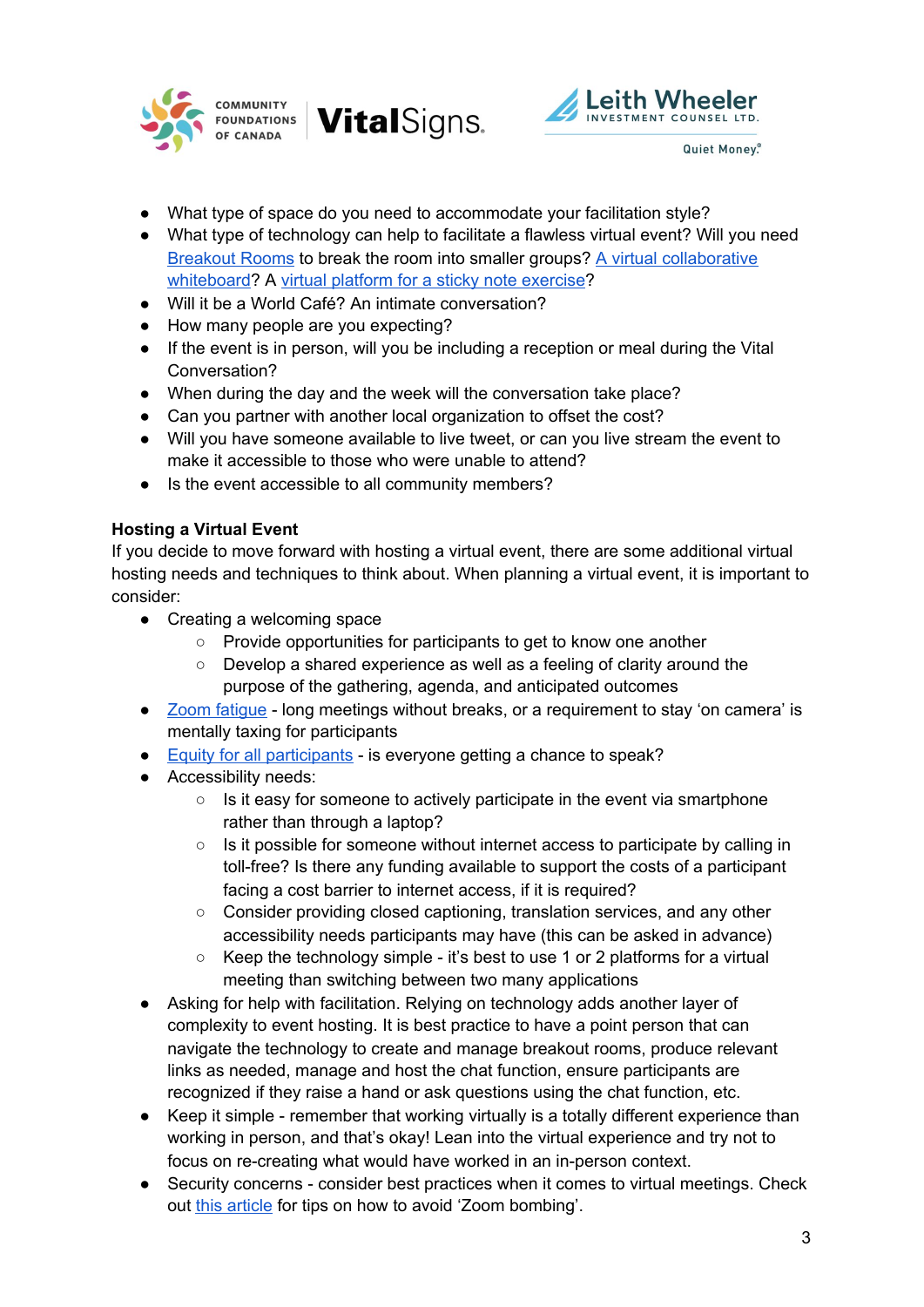



# Post-conversation: Incorporate your learnings for lasting community impact

**VitalSigns.** 

Be sure to have at least one note-taker present so that you can capture the insight and data from community members. These learnings can be used to future granting priorities, to guide conversations with new donors, or to raise awareness of your community foundation and its leadership — all important ways to deepen your impact and grow the benefits for your community.

### Vital Conversations Powered by Leith Wheeler

CFC and Leith Wheeler Investment Counsel are asking each community foundation that has received funding to get in contact with a Leith Wheeler representative to coordinate Leith Wheeler participation in the Vital Conversation event. Please get in touch with Alison Sidney at [asidney@communityfoundations.ca](mailto:asidney@communityfoundations.ca) to be connected to the Leith Wheeler representative in your region.

### **Content/Agenda**

For the each event funded by the Vital Conversation Powered by Leith Wheeler granting program, each community foundation is asked to ensure that the Vital Conversation is at least 1 hour, and includes the following elements:

- A welcome from the community foundation
- Acknowledgement of Leith Wheeler as the Vital Conversation event sponsor, and national sponsor of Vital Signs
- A welcome from the Leith Wheeler representative of up to three-minutes
- A dialogue (as a group or in small groups) to learn about and explore community needs

### **Acknowledgement**

When hosting the event and conducting communications about the event, please remember to follow the [Acknowledgement](https://docs.google.com/document/d/1HbaDyqNYGLv-DGXdGICgZ6XeJYbf1miB2kOp5Y8jSts/edit?usp=sharing) Guidelines associated with the grant.

### **Logo**

Please use the Leith Wheeler Investment Counsel and Vital Signs logo (below) on all material related to the Vital Conversations Powered by Leith Wheeler funded event.





Quiet Money.